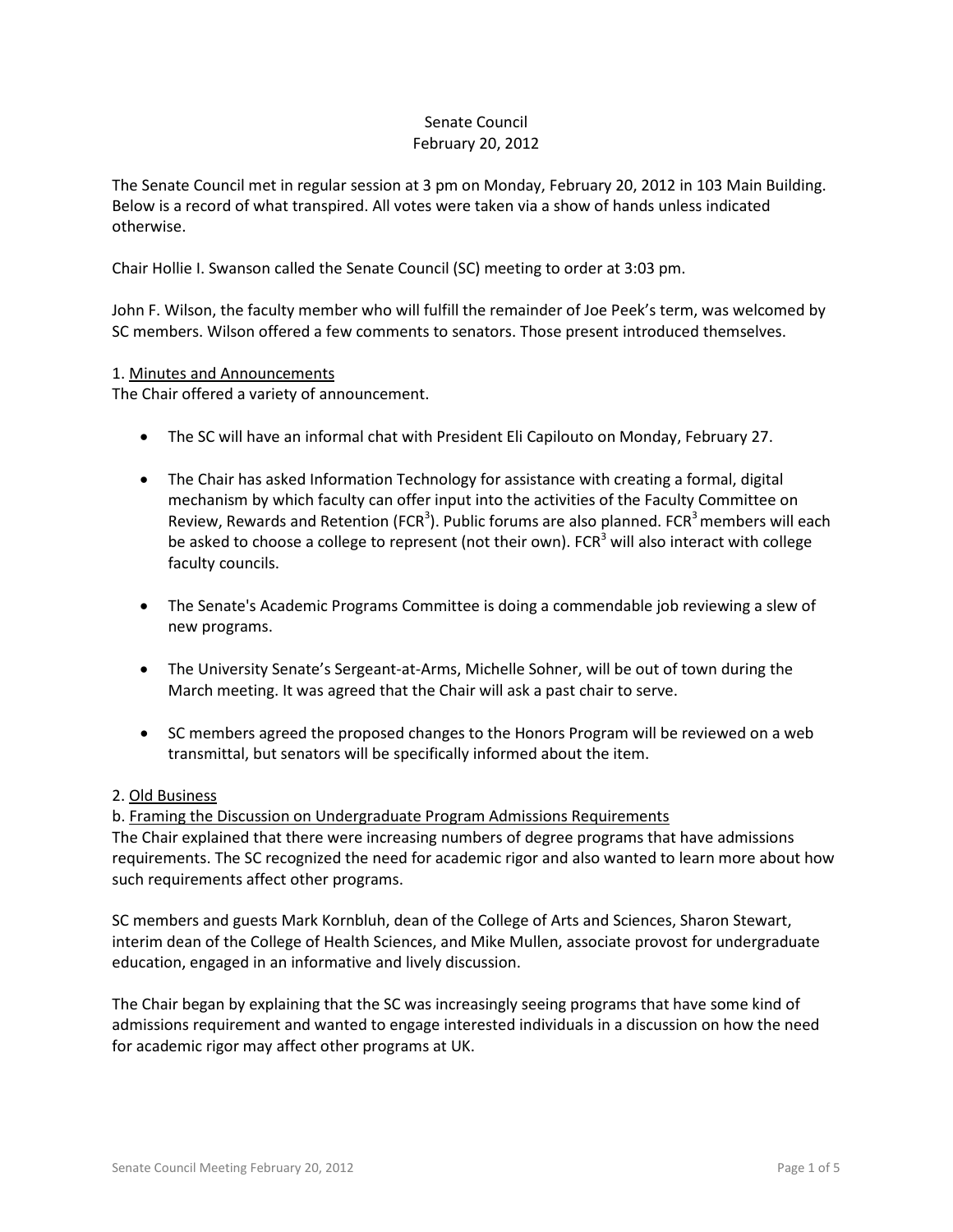SC members discussed pre-major requirements (of a certain grade, or grade point average (GPA), admission requirements (of a certain grade, or GPA, and progression requirements (of a certain grade, or GPA).

Dean Kornbluh stated that the College of Arts and Sciences (AS) did not intend to have admissions requirements and that other programs' admissions requirements were a problem for AS. Retention rates in AS are among the best across campus. Debski expressed concern with pre-major requirements used to deal with reductions in resources. Grossman recalled a past University Senate (Senate) discussion in which specific GPA requirements were for enrollment management. Such a practice will increase other college's enrollments.

Stewart explained that the College of Health Sciences offered a bachelor's of health sciences degree in Communication Sciences and Disorders, but a master's degree is required for clinical practice. In addition, accreditation requirements specify how many students are allowed per faculty member. There were about 90 undergraduates, but only 12 slots in the master's program. There were good undergraduates that just could not get into the master's program. The way the program tried to handle it was to increase enrollment at the graduate level by assigning a few more faculty there, and then instituting selective enrollments for students in the undergraduate program. The sentiment was that it was simply unfair to accept more undergraduate students than could be accommodated in the master's program.

Davis commented on a specific undergraduate degree program with a GPA admissions requirement – students who could not enter that program ended up in a similar but different program. That different program then has an inordinate number of students who have been unable to meet minimum requirements and who perhaps bring down the academic rigor of the different program. Once their GPA is high enough, the student will then leave the different program and return to the original program with a GPA admissions requirement. Such situations lead to students with varying degrees of prerequisite knowledge.

Dean Kornbluh opined that a problem was students taking courses to improve their GPA – he has seen some students graduating with 140 credits because they retake courses.

SC members generally agreed that GPA requirements for entrance into a program were more problematic than GPA progression requirements.

Coyne said that admission requirements should include the rationale from an accreditation or future graduate program aspect. Wood said that the program and admissions requirements were different issues. She thought that specific grade requiremetns for progression are preferable to GPA requirements for progression. Pre-major requirements, however, are limiting students' options. McCormick opined that these types of decisions are program specific and should be guided by the faculty in that area.

Wimberly commented that when she came to UK, an advisor in the program she wanted to be in suggested she go to a different program that the advisor thought would be more rigorous. She said that in the program she is currently in, she is in the same classes as friends who did not meet the GPA requirements for her program. In some cases, a student just will not be able to progress without meeting certain grade requirements.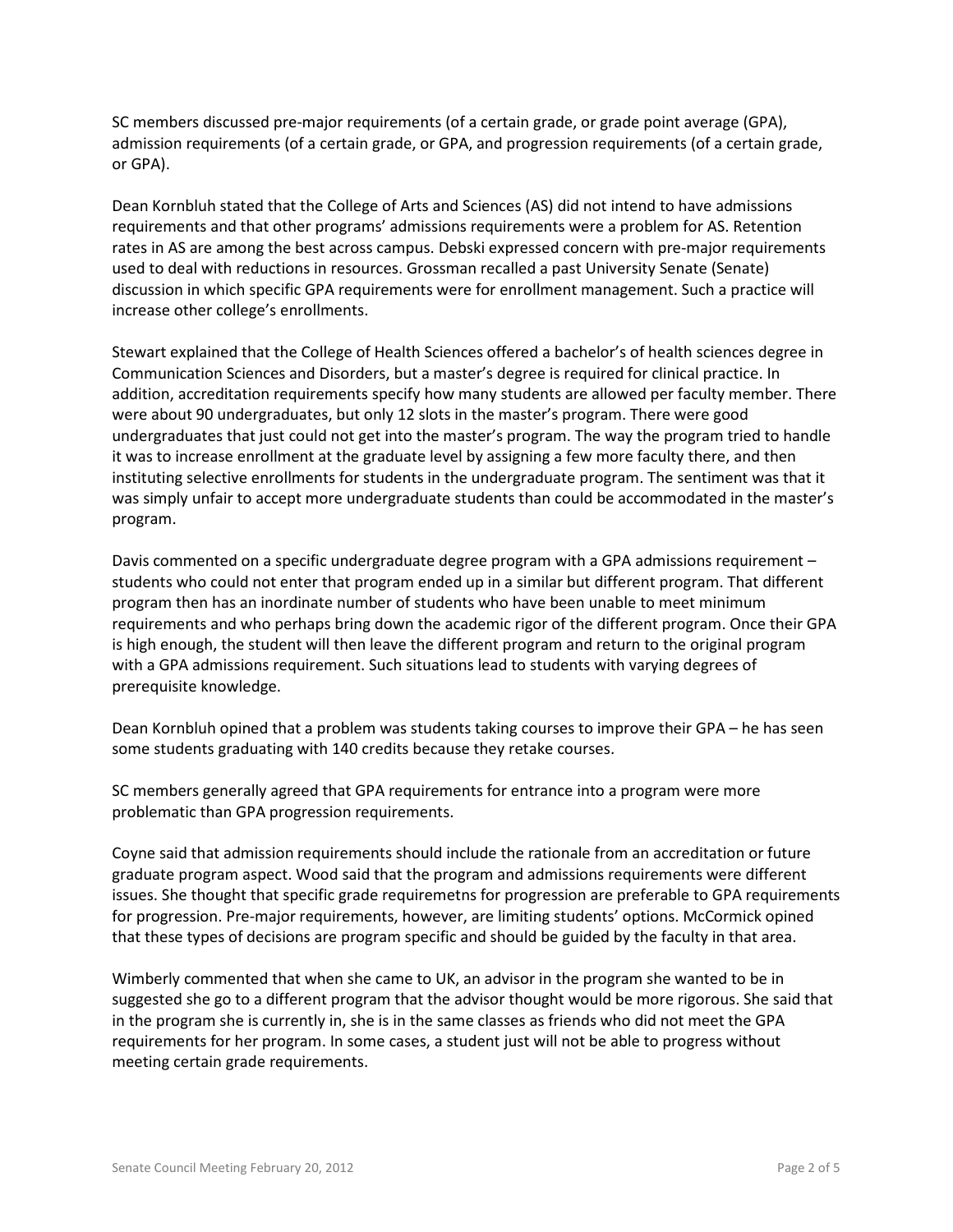Grossman commented that the discussion really highlighted problems with GPA requirements – he had not heard any negative comments about specific grade requirements. He suggested that deans determine if the issue of GPA requirements needed to be brought to faculty in colleges with GPA requirements, to look into whether there is a way for students to meet goals for progression toward a useful degree that does not involve imposing a GPA requirement, which causes weaker students to flood other programs. Mullen stated that a compelling reason for requirements was different from requirements that simply make it more difficult for students to complete a degree in four years.

The Chair thanked those present for the discussion, noting that it was helpful.

# 2. Old Business

c. (Revised) Proposal for Formalized High School/University Dual Credit

Mullen offered some information about the Dual Credit proposal. It is largely the same proposal as was seen previously by the SC, but it now includes specific *Senate Rules* (SR) language to codify it. In addition, there is new language about who oversees the signing of memorandums of understanding, course evaluation and reviews to satisfy Southern Association of Colleges and Schools (SACS) requirements, with an emphasis on continual improvement. Guest Randolph Hollingsworth, assistant provost for integrated academic services, also offered information.

Grossman explained that while there were a variety of places where the language could have been inserted into the *SR*, it was determined by the Senate's Rules and Elections Committee that the language only needed to be added into *SR 3.2.0* and *SR 4.2.1.3.4*.

Wood expressed concern that the language under number three on the Dual Credit Agreement (between UK and Russell High School, the template) implied that merely submission of the information to the department chair was sufficient for approval. Wood suggested changes<sup>[1](#page-2-0)</sup> to the language, as follows:

RHS instructors for a UK dual credit course will submit the following to the appropriate UK department chair and instructor for approval:

a. A copy of his/her transcript….

Hollingsworth said that although the language was submitted to Legal Counsel for review, adding such language could still be done.

Grossman **moved** to recommend to the Senate that it approve the proposed additions to *Senate Rules 3.2.0* and *Senate Rules 4.3.1.3.4*. Wasilkowski **seconded**.

A **vote** was taken and the motion **passed** with none opposed.

There was brief discussion regarding what documentation the Senate should receive. It was agreed that the changed *SR* language, the Memorandum of Understanding, and the proposal itself. The transcripts, applications, SACS language, example documentation of dual credit initiative and unused rules revisions will not be included.

### 2. Old Business

<span id="page-2-0"></span> $1$  Underline formatting denotes added text; strikethrough indicates deleted text.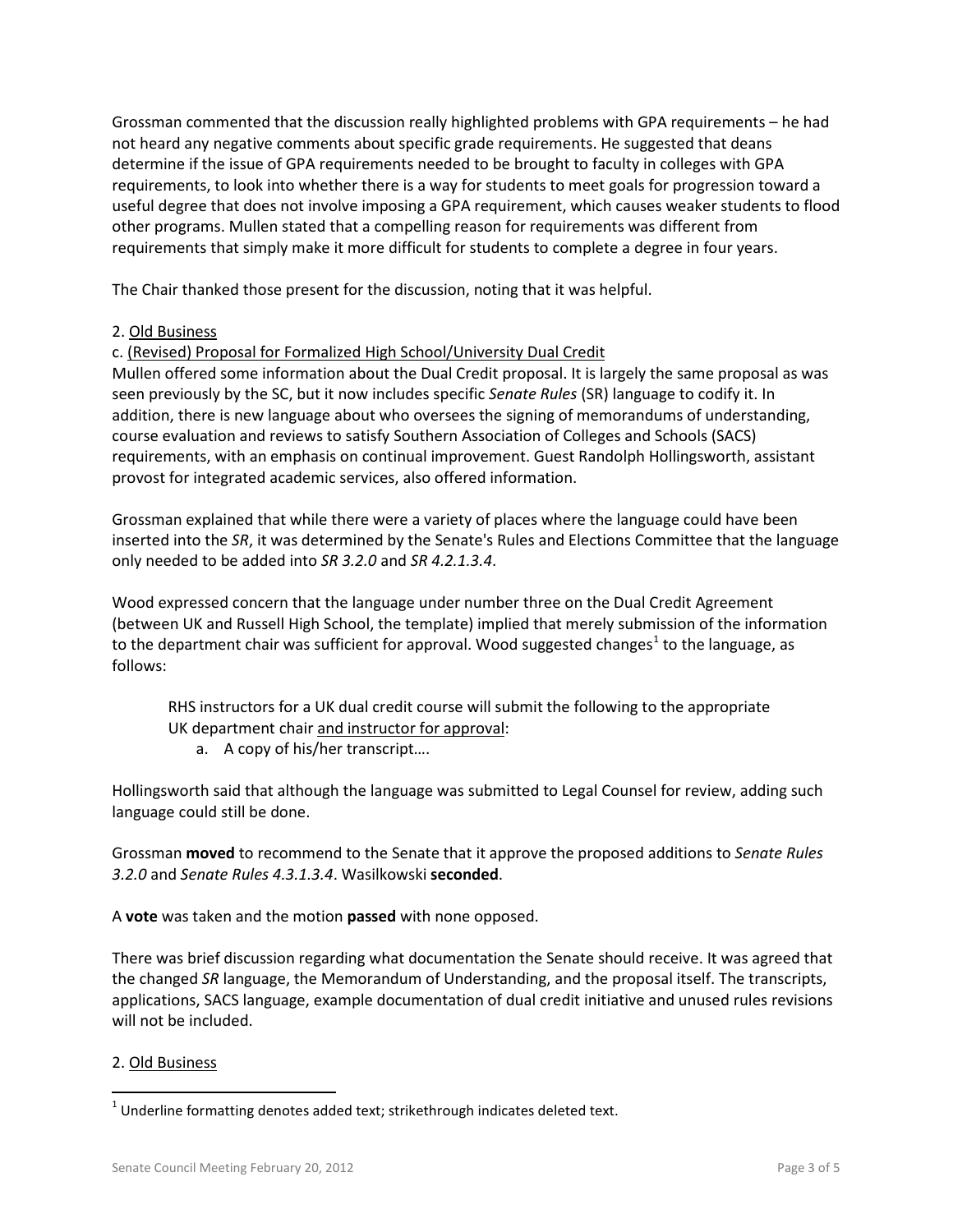## d. (Revised) Proposed New Undergraduate Certificate in Global Studies

Guests Doug Slaymaker and Beth Goldstein shared the changes to the certificate with SC members. Slaymaker explained that the academic home of the Undergraduate Certificate in Global Studies will be the Dean of Undergraduate Studies, and the faculty of record have been identified. A program review will be done in the fourth year.

There was discussion regarding the proposal, as well as additional changes. SC members asked for additional information regarding how the faculty members identified as the faculty record will be chosen or removed. It is not a fixed number, to offer flexibility to the group.

Debski commented that she had made a number of different comments about the description of the program itself – she did not see any changes regarding the issue of a minimum of six credits at the 300 level or above. Slaymaker explained that information was present in section II ("Certificate Description"). Debski clarified that she wanted that information clearly stated in the description of "Coursework," as well.

There was extensive discussion regarding the processing of the co-curricular component, specifically who will be evaluating the essays. SC members were adamant that the evaluation of student essays be performed by a faculty member. Brion summed up the sense of the SC by saying that even though the essay is a result of a co-curricular activity, it is a required component of the certificate – if a student does not complete the co-curricular essay the student will be denied the certificate. Therefore, the essay must be under academic jurisdiction.

SC members suggested changes<sup>[2](#page-3-0)</sup> to the language, as follows:

- b. Essays will be submitted via Blackboard; once the two essays have been accepted and evaluated by program faculty, acknowledgment will be noted on the student's APEX screen. Following the model provided both by UK's College of Arts and Sciences Passport program, as well as that of the University of Kansas' passport program, the essay requires reflection by the student and documents attendance; it will not be a graded piece of academic writing.
- c. The staff administrator of the Certificate will initially be a staff member designated within the office of Undergraduate Studies. This administrator will work closely with the faculty Director of the Certificate on all aspects of the program, including tracking and evaluating the essays. At the point that student numbers require increased staff support, other options will be considered, such as a graduate assistant dedicated to this work.

Slaymaker and Barnes agreed to the changes.

The Chair noted that there was a **motion** on the floor to send the revised and modified new Undergraduate Certificate in Global Studies to the Senate with a positive recommendation. A **vote** was taken and the motion **passed** with none opposed.

- 2. Old Business
- e. President's Evaluation

<span id="page-3-0"></span><sup>&</sup>lt;sup>2</sup> Underline formatting denotes added text; strikethrough indicates deleted text.